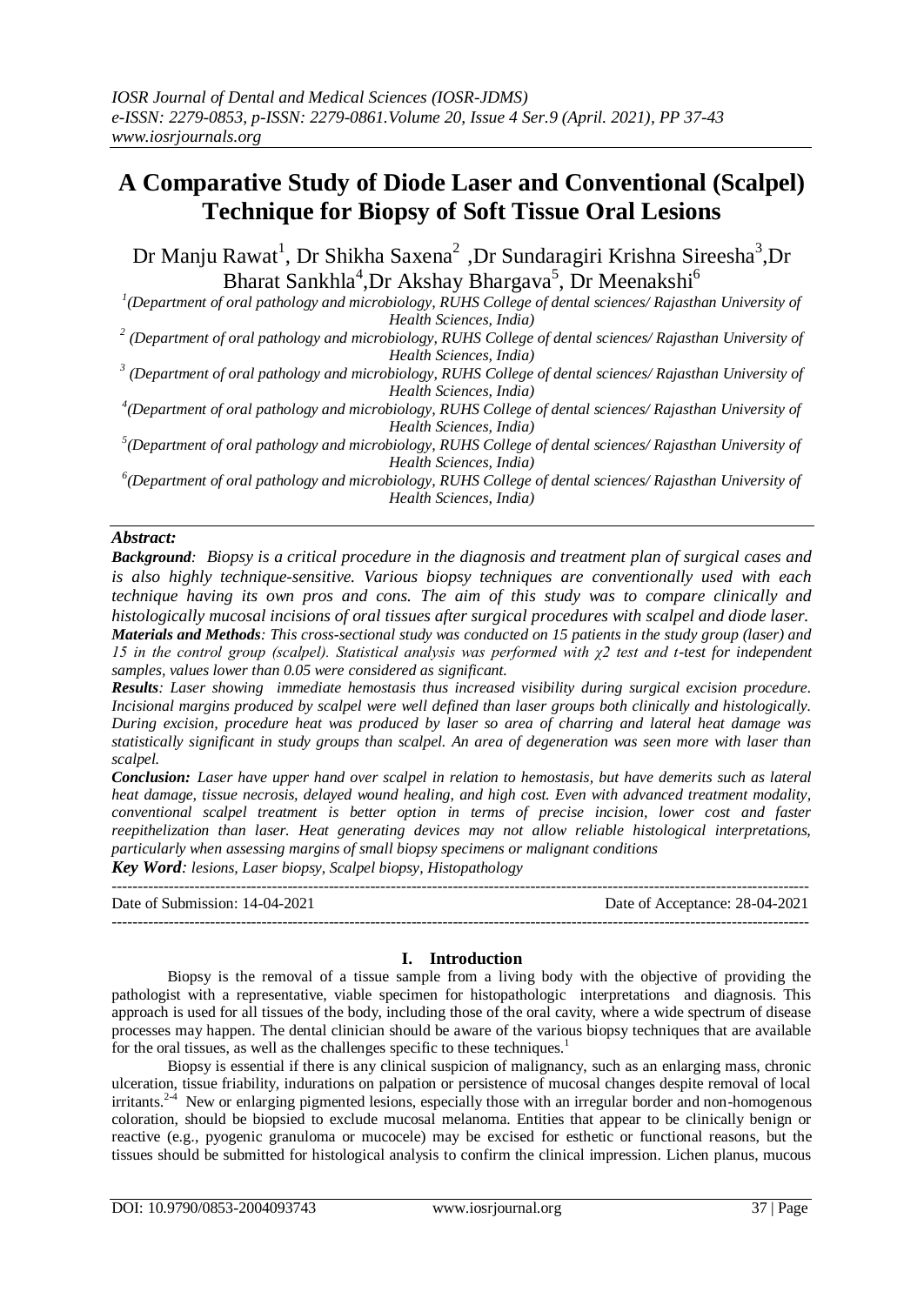membrane pemphigoid, pemphigus vulgaris and other immune-mediated disorders may present with widespread mucosal erythema and ulceration, and biopsy is essential for definitive diagnosis.

Diode laser surgery is becoming widely used for oral surgical procedures. In the past, there have been few studies reporting beneficial effects of diode laser therapy. As surgical cutting proceeds, the heat generated seals small blood and lymphatic vessels reducing or eliminating bleeding and oedema. Denaturized proteins within tissue and plasma give rise to a surface zone of a tenacious layer, termed "coagulum" or "char" which serves to protect the surgical wound from frictional or bacterial action.<sup>5</sup> Scalpel wounds do not cause any thermal damage but allow extravasations of blood and lymph, causing a more marked inflammatory response with resultant swelling and formation of a scab.<sup>6</sup> However, healing mechanisms after laser surgery depend on the laser parameters. Laser efficacy depends among other things on laser wavelength used. Shorter laser wavelengths (diode, 810 nm, 980 nm) transverse the epithelium and penetrate 2-6 mm into tissue, whereas longer wavelengths have minimal penetration into the tissue. Additionally, studies with longer wavelengths show that there is a lack of fibroblast alignment associated with the incision line and consequent reduced tissue shrinkage through scarring.<sup>7</sup> Irrespective of the laser wavelength all soft tissue healing will be led by secondary intention.

Therefore, the aim of this study was to compare clinically and histologically mucosal incisions of oral tissues after surgical procedures with scalpel and diode laser.

#### **II. Material And Methods**

**Study Design & Study Area:** This was Hospital based Cross-sectional study, conducted in the Department of Oral Pathology and Microbiology, RUHS College of Dental Sciences, Jaipur from April-19 to June-19. Informed consent was taken from patients. The procedure was performed by a single surgeon. Ethical clearance was obtained from institutional ethics committee.

**Sample Size & Sampling methods:** Patients presenting with benign intraoral lesions requiring biopsy were selected for the study by Simple random sampling. 30 participants with oral lesions (either on the buccal or labial mucosa) were involved in the study.

#### **Inclusion criteria**

1. Patient with evident oral soft tissue lesion.

#### **Exclusion criteria:**

- 1. Medically compromised patients.
- 2. With any active other dental/oral infections.

**Methods-** The diagnosis was established based on clinical appearance of the lesion and confirmed by histopathological evaluation. Oral lesions in the study group were treated with high power diode laser, (**LITEMEDICS®** Diode Dental laser) layer of (Al-In-Ga-As-P) on a (Ga-As) substrate, using wavelength of 975 nm, and power of 5W, continuous mode with the spot size of 0.1-0.5 mm. All lesions in the control group were treated with conventional scalpel (**Scalpel blade of 15 no**.) double elliptic-shape excision and silk sutures. Local anestethic (UbistesinTM**®** , 3M ESPE, Espe Plazt, D-82229 Seefeld, Germany) was administered to all patients before the procedure. Three days after the surgical procedure oedema, haematoma, postoperative pain and patient's satisfaction rate were assessed by the single examiner.(Figure 3) After three weeks patients were recalled again to evaluate delayed postoperative complications. Oedema was assessed as the presence of swollen tissue around incision line and was measured in millimeters using digital caliper. Haematoma was defined as the presence of blood extravasation around the incision line and was measured in millimeters as well. Both oedema and haematoma were measured by the same digital caliper. Post-operative pain was assessed by the patients on 10 cm visual analogue scale (VAS, 0 – no pain at all; 10 worst possible pain). Patient's satisfaction after the procedure was assessed on VAS as well (0 – not satisfied at all; 10 fully satisfied).

**Data analysis-** Data was recorded on a Performa. The data analysis was computer based; SPSS-22 will be used for analysis. For categorical variables chi-square test was used. For continuous variables independent samples' *t*-test will be used. *p*-value <0.05 was considered as significant.

### **III. Result**

Patients in the study group had significantly lower oedema and haematoma scores compared to the patients in the control group (1.32±0.4 vs. 3.24±1.14 for oedema, 1.22±0.28 vs. 2.18±0.98 for haematoma). Also there is significantly lower pain and higher satisfaction rate compared to the patients in the control group  $(0.81\pm0.28 \text{ vs. } 3.15\pm1.08; 8.52\pm0.58 \text{ vs. } 7.08\pm1.08)$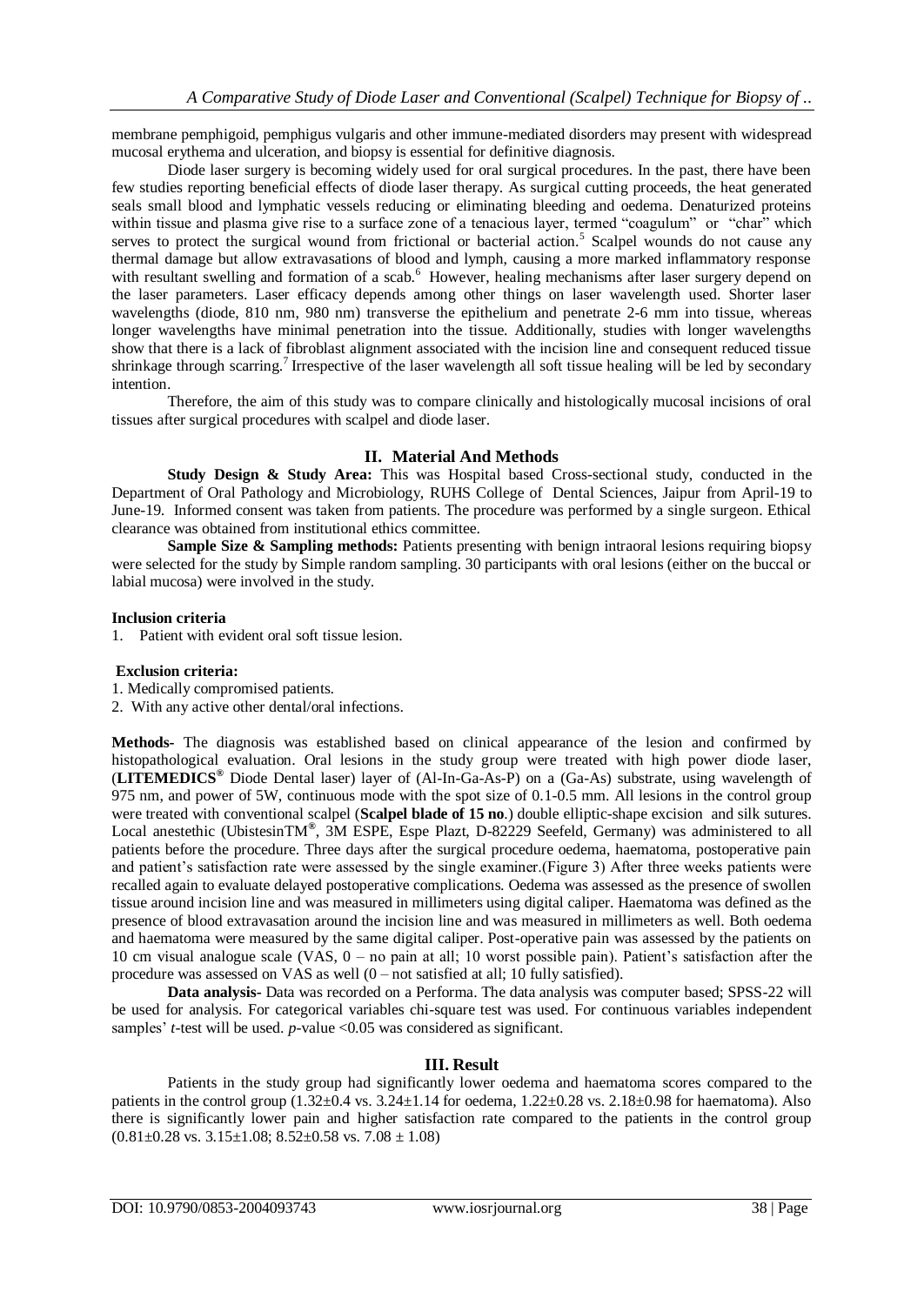| Outcome           | Laser           | <b>Scalpel</b>  | <b>P</b> -value |  |
|-------------------|-----------------|-----------------|-----------------|--|
| Oedema(mm)        | $1.32 \pm 0.4$  | $3.24 + 1.14$   | < 0.05          |  |
| Haematoma (mm)    | $1.22 + 0.28$   | $2.18 \pm 0.98$ | < 0.05          |  |
| <b>VAS</b>        | $0.81 + 0.28$   | $3.15 \pm 1.08$ | < 0.05          |  |
| Satisfaction rate | $8.52 \pm 0.58$ | $7.08 \pm 1.08$ | < 0.05          |  |

**Table no 1 : Outcome of both techniques**

Scalpel and laser techniques were comparable regarding ease of use. Laser was shown immediate hemostasis thus increased visibility during surgical excision procedure. Both clinically and histologically, Incisions' margins produced by scalpel were well defined than laser groups. During excision, procedure heat was produced by laser so area of charring and lateral heat damage was statistically significant in study groups

than scalpel. An area of degeneration was seen more with laser than scalpel.

**Table no 2 :Comparison of Scalpel and Diode Laser for cutting soft tissue**

|                     | Scalpel        | Laser         |
|---------------------|----------------|---------------|
| Easy to use         | Yes            | Yes           |
| Cost effective      | Yes            | No            |
| Hemostasis          | Delayed        | Immediately   |
| Incision margin     | Well defined   | Ill defined   |
| Visibility          | Less           | More          |
| Heat production     | N <sub>0</sub> | Yes           |
| Duration            | Less           | More          |
| Healing             | <b>Best</b>    | <b>Better</b> |
| Post operative pain | More           | Less          |
| Degeneration        | N <sub>0</sub> | Present       |
| Lateral heat damage | N <sub>0</sub> | Present       |

 **Table no 3 : Comparative histopathology**

| Techniques             | Epithelium<br><b>Connective tissue</b> |                 |
|------------------------|----------------------------------------|-----------------|
| $Laser(n=15)$          | $(40\%)$<br>o                          | (20%)           |
| $\text{Scalpel}(n=15)$ | $(100\%)$<br>15                        | $(100\%)$<br>15 |

 $\chi$ 2 =0.24, df=1; P value>0.05, there is statistically no significant difference between two methods. It may be due to our small sample size



Healing is best with scalpel, whereas satisfactory results can be achieved with laser

|                 | Charring   | <b>Thermal</b> | <b>Handling</b> |
|-----------------|------------|----------------|-----------------|
| $Laser(n=15)$   | $12(80\%)$ | $12(80\%)$     | $6(40\%)$       |
| $Scalpel(n=15)$ | U          | -0             | $9(60\%)$       |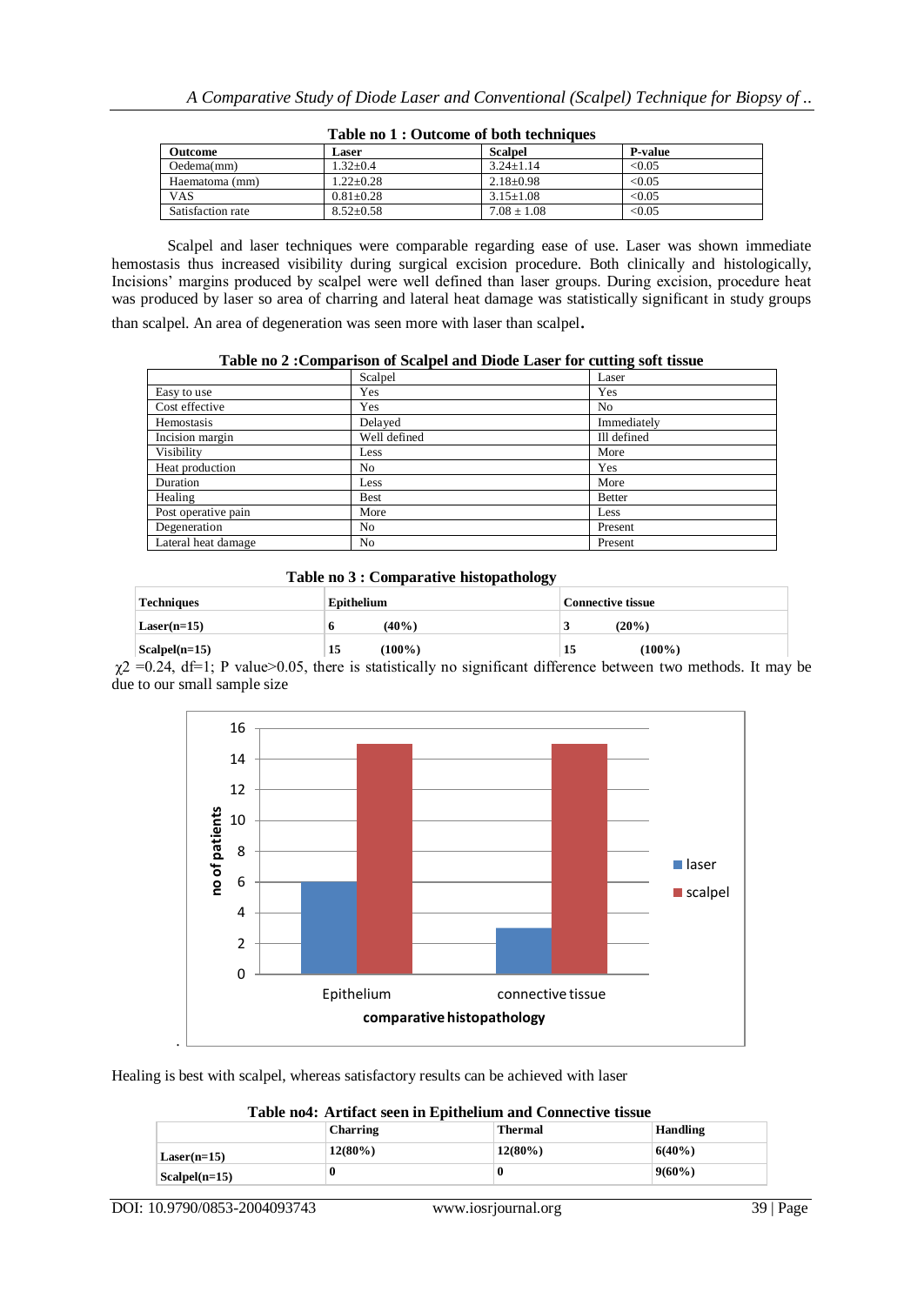P value >0.05, there is statistically no significant difference between two methods. It may be due to our small sample size.



## **IV. Discussion**

Several studies are present in the literature about  $8-11$  the use of laser in oral soft tissue biopsy, but only few of them focus on the damage caused by this device at periincisional margins of tissue fragments. Every type of laser can create thermal damage to the target tissues because of the photothermal effect. While lasers work, they heat tissues, causing a temperature increase, at the point of incidence, of more than 100 degrees. Surrounding tissues can be involved in the increase of temperature and so they are permanently or reversibly damaged. Furthermore, the histological exam is linked to the integrity of peri-incisional margins, and this is a basic requirement for a tool employed in biopsies.



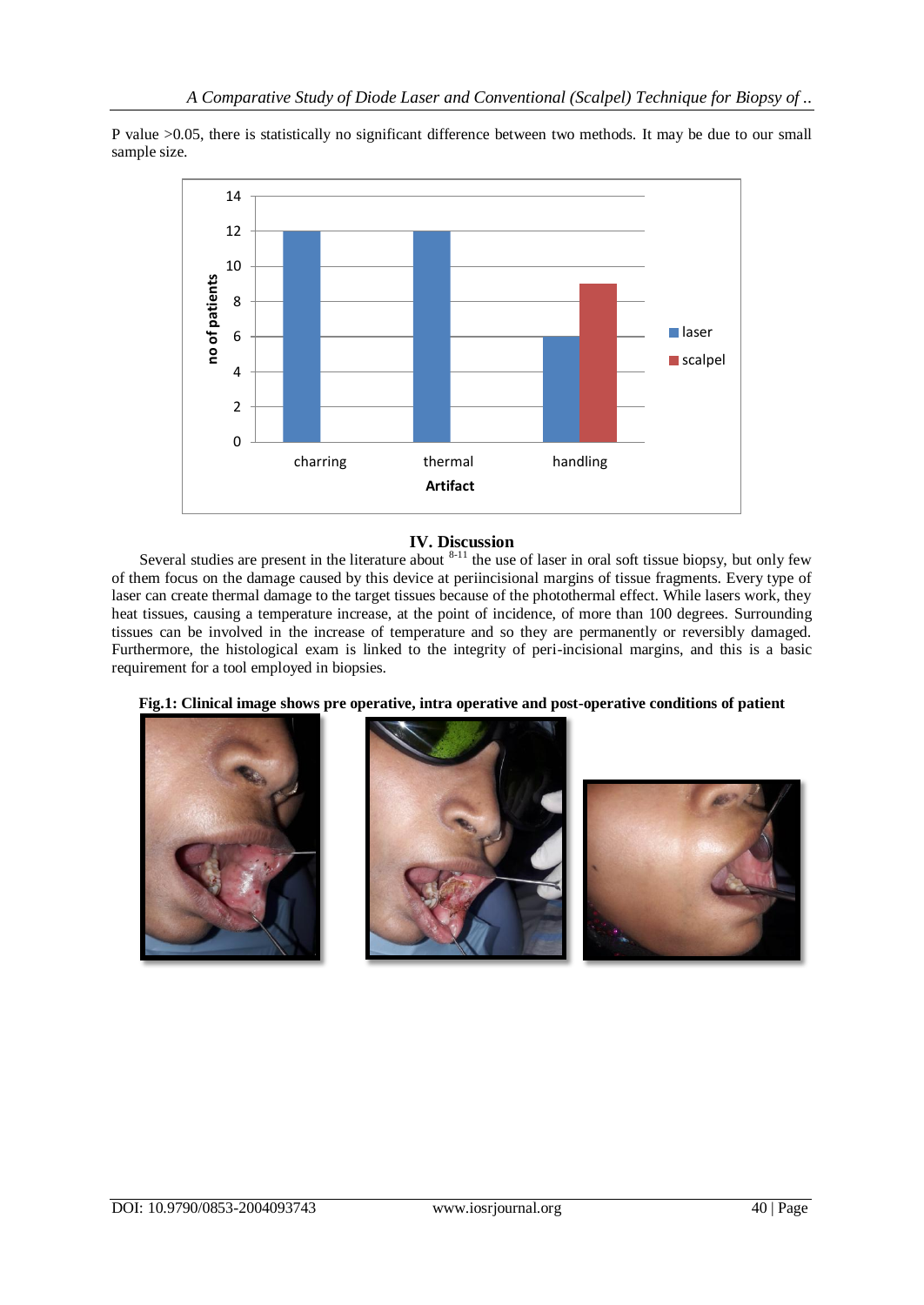

**Fig.2: Histopathological image shows tissue excised with scalpel H& E stain, x100**

**Fig.3: Histopathological image shows tissue excised with laser H& E stain, x100.**



In our study patients in the study group had significantly lower oedema and haematoma scores compared to the patients in the control group  $(1.32\pm0.4 \text{ vs. } 3.24\pm1.14 \text{ for oedema, } 1.22\pm0.28 \text{ vs. } 2.18\pm0.98 \text{ for }$ haematoma). Significantly lower pain and higher satisfaction rate compared to the patients in the control group  $(0.81 \pm 0.28 \text{ vs. } 3.15 \pm 1.08; 8.52 \pm 0.58 \text{ vs. } 7.08 \pm 1.08).$ 

D'Arcangelo et al. <sup>12</sup> reported that diode laser tends to produce more changes than scalpel with regard to the degree of inflammatory response and delay in tissue organization only at the initial stage. However, long term results of the diode laser on the tissue histology are not known. Histological analysis on rats performed by D'Arcangelo et al <sup>12</sup> showed that healing after laser surgery is not compromised but rather slower and satisfactory when higher output power (6W) is used. Therefore, they concluded that lasers at lower output power (4W) reduce the effectiveness of the incision, but also minimize thermal damage of the tissue and that use of diode lasers should be further investigated as they are good alternative to scalpel incision and suture repair.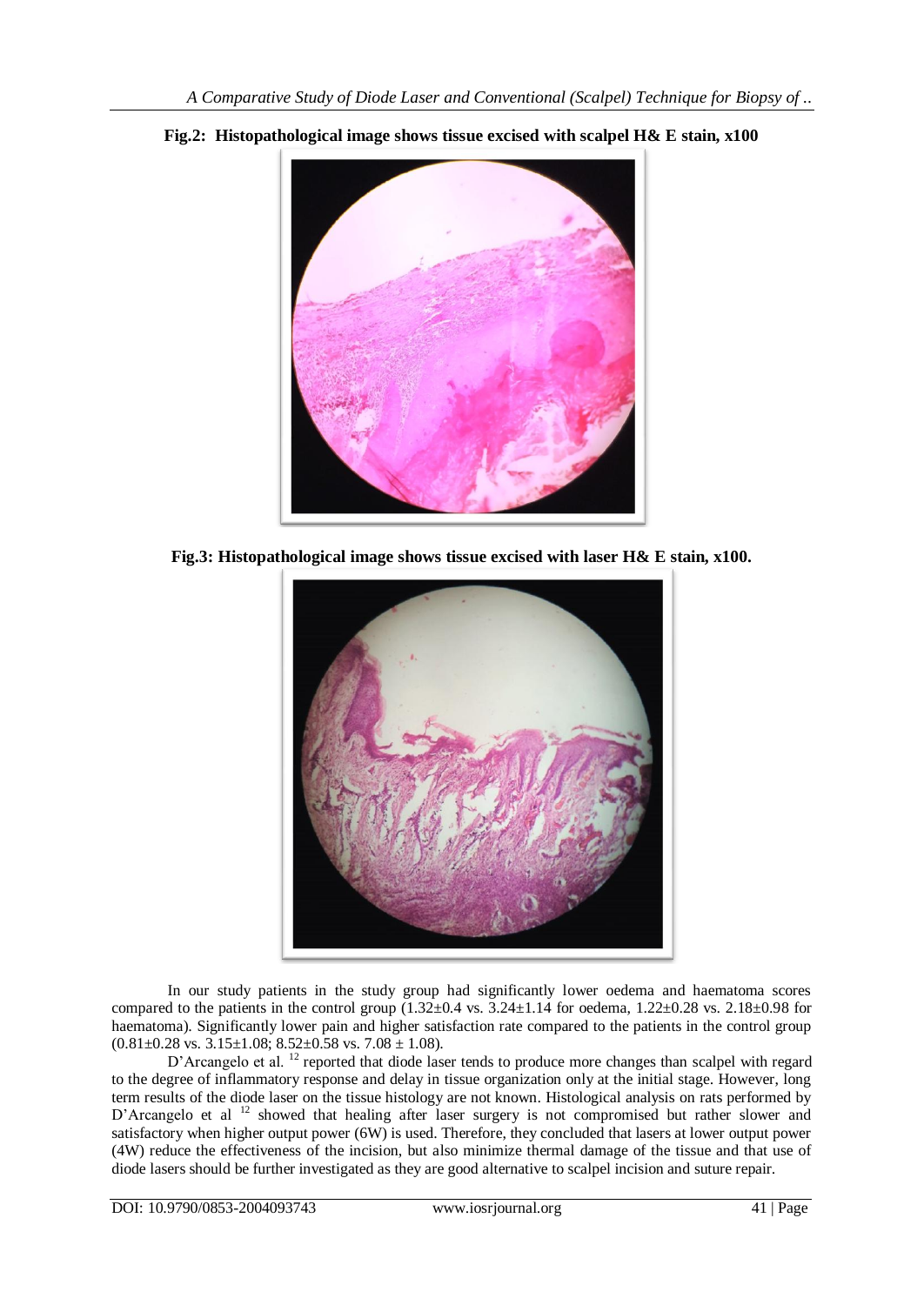Bryant et al. <sup>13</sup> evaluated wound healing of soft oral tissues after diode irradiation and concluded that the clinical application in oral surgical procedures had beneficial effect. Results are consistent with that of our study. The absence of bleeding significantly reduces postoperative swelling and discomfort and the absence of sutures can minimize the risk of distortion of anatomy. There are only two studies in humans so far in the published literature which compare healing effects after carbon dioxide (CO2) laser surgery and scalpel surgery.

Jin et al. <sup>16</sup> reported that diode laser is a good cutting device for oral mucosa, however, more tissue damage occurs than with the use of a scalpel or an Er, Cr:YSGG laser. Due to thermal-induced damage, laser as compared to the scalpel, tends to produce more pronounced tissue change. Such changes are associated with an increased inflammatory response and an initial delay in healing response.

The histological observations in the present study suggest that scalpel incisions create the least amount of collateral tissue damage and heal more rapidly than the incisions made by diode laser. Delayed healing can be attributed to damage produced by lateral heat. Lateral heat damage is the area of coagulation necrosis produced around the incision line due to unwanted heat production. Decrease in lateral heat production will improve the healing. <sup>17</sup> Laser produced more degenerative changes in epithelium as compared to scalpel.

The degree of carbonization noted in laser specimens in Kumar et al  $^{19}$  (2015) study appears to be in accordance with our study. Filmar et al <sup>18</sup>, who found comparatively more charring in electrosurgery specimens as compared to our study. Laser techniques produce thermal artifacts that may hamper histological interpretation; accordingly, these methods should be used with caution for diagnostic biopsy or when information from the margins is required. Histologically, laser produced smaller thermal coagulation zone than electrosurgery. <sup>19</sup> The extent of lateral tissue damage is particularly important for incisions in proximity to bone or, in the case of biopsy of pathologic tissue like malignant conditions or small biopsy specimens; extensive thermal damage may compromise histological examination and diagnosis.  $2^{\circ}$ 

#### **V. Conclusion**

Laser have upper hand over scalpel in relation to hemostasis, but have demerits such as lateral heat damage, tissue necrosis, delayed wound healing, and high cost. Even with advanced treatment modality, conventional scalpel treatment is better option in terms of precise incision, lower cost and faster reepithelization than laser. Heat generating devices may not allow reliable histological interpretations, particularly assessing margins of small biopsy specimens or malignant conditions. Therefore, Still scalpel is considered the gold standard for taking biopsy in the present scenario.

#### **References**

- [1]. Melrose RJ, Handlers JP, Kerpel S, Summerlin DJ, Tomich CJ. The use of biopsy in dental practice. <u>Gen Dent. 2007; 55(5):457-61</u>.<br>[2]. Mashberg A, Samit A. Early diagnosis of asymptomatic oral and oropharyngeal squamo
- Mashberg A, Samit A. Early diagnosis of asymptomatic oral and oropharyngeal squamous cancers. CA [Cancer J Clin.](http://www.ncbi.nlm.nih.gov/pubmed/7583906) 1995;  $45(6):328-51$ .
- [3]. Driemel O, Kunkel M, Hullmann M, von Eggeling F, Müller-Richter U, Kosmehl H, et al. Diagnosis of oral squamous cell carcinoma and its precursor lesions. J Dtsch Dermatol Ges. [2007; 5\(12\):1095-100.](http://www.ncbi.nlm.nih.gov/pubmed/18042091)
- [4]. Collaborators from Royal College of Dental Surgeons of Ontario. Evidence-based clinical recommendations regarding screening for oral squamous cell carcinomas. Supplement to Aug/Sept 2010 isssue of Dispatch magazine.
- [5]. Poh CF, Samson Ng, Berean KW, Williams PM, Rosin MP, Zhang L. Biopsy and histopathologic diagnosis of oral premalignant and malignant lesions. J Can Dent Assoc. [2008; 74\(3\):283-8.](http://www.ncbi.nlm.nih.gov/pubmed/18387269)
- [6]. Parker S. Lasers and soft tissue: 'Loose' soft tissue surgery. Br Dent J. 2007; 202(5):185-91.
- [7]. Schaffer CJ, Reinisch L, Polis SL, Stricklin GP, Nanney LB. Comparisons of wound healing among excisional laser-created, and standard thermal burns in porcine wounds of equal depth. Wound Rep Reg.1997; 5:52-61.
- [8]. M. M. Bornstein, C. Winzap-Kalin, D. L. Cochran, and D. ¨ Buser, "The CO 2 laser for excisional biopsies of oral lesions: a case series study," The International Journal of Periodontics & Restorative Dentistry. 2005; 25(3):221-229.
- [9]. H. M. Saleh and A. M. Saafan. "Excision biopsy of tongue lesions by diode laser," Photo-Medicine and Laser Surgery. 2007; 25(1):45-49.
- [10]. A. L. Pinheiro and J. W. Frame. "Surgical management of premalignant lesions of the oral cavity with the CO 2 laser," Brazilian Dental Journal. 1996; 7(2):103-108.
- [11]. I. M. Rizoiu, L. R. Eversole, A. I. Kimmel. "Effects of an erbium, chromium: yttrium, scandium, gallium, garnet laser on mucocutanous soft tissues," Oral Surgery, Oral Medicine, Oral Pathology, Oral Radiology, and Endodontics. 1996; 82(4):386-395.
- [12]. D'Arcangelo C, Di Nardo Di Maio F, Prosperi GD, Conte E, Baldi M, Caputi S. Oral Surg Oral Med Oral Pathol Oral Radiol Endod. 2007; 103:764-73.
- [13]. Bryant, GL, Davidson, JM, Ossoff, RH, Garrett, CG, Reinisch, L. Histologic study of oral mucosa wound healing: A comparison of a 6.0- to 6.8-μm pulsed laser and a carbon dioxide laser. Laryngoscope 1998; 108:13–7.
- [14]. Greene CH, Debias DA, Henderson MJ, [Rosemary Fair-Covely,](https://www.researchgate.net/scientific-contributions/32087285-Rosemary-Fair-Covely) [Bryan Dorf,](https://www.researchgate.net/scientific-contributions/6641857-Bryan-Dorf) [Alex L. Radin.](https://www.researchgate.net/scientific-contributions/28100935-Alex-L-Radin) et al. Healing of Incisions in the [Tongue: A Comparison of Results with Milliwatt Carbon Dioxide Laser Tissue Welding versus Suture Repair](https://www.researchgate.net/publication/15206251_Healing_of_Incisions_in_the_Tongue_A_Comparison_of_Results_with_Milliwatt_Carbon_Dioxide_Laser_Tissue_Welding_versus_Suture_Repair?_sg%5B0%5D=mV1_niQNBNM3w5AhLtiRt6-jsznM1xwYtwVgDH7Z_nHU0E_QtOwiKsZ69HorUlxUzkBsuOKmc6C4aTw.B1S_M9nGNe5nMRWX43WxxLHPukH2TezGlxPE9UTDhEjy6veamya1uz7w0mj-z_WiC0tlORNrK92RdgN-cPulCQ&_sg%5B1%5D=DAVvRxCI_bckVB2AXA4Yn_hdgzD6lmAqQ3apw4xdOGmCzRxPAZMbrcvzKmD6tenbrogqC1tCi8oniOY4CAVhSFD3s_o.B1S_M9nGNe5nMRWX43WxxLHPukH2TezGlxPE9UTDhEjy6veamya1uz7w0mj-z_WiC0tlORNrK92RdgN-cPulCQ&_sg%5B2%5D=_e90wZlTQ6pH3O4VAcfAVVpsqh2NfuNo_-7iRWAcWNCyZy48cEnBPlDFyuTbkirypS-y-o3WOOwpdk73vw.B1S_M9nGNe5nMRWX43WxxLHPukH2TezGlxPE9UTDhEjy6veamya1uz7w0mj-z_WiC0tlORNrK92RdgN-cPulCQ&_sgd%5Bpr%5D=1) Ann Otol Rhinol Laryngol. 1995; 103:964-74.
- [15]. Liboon J, Funkhouser W, Terris DJ. A comparison of mucosal incisions made by scalpel, CO 2 laser, electrocautery, and constantvoltage electrocautery. Otolaryngol Head Neck Surg. 1997; 116(3):379-85.
- [16]. Jin JY, Lee SH, Yoon HJ. A comparative study of wound healing following incision with a scalpel, diode laser or Er, Cr: YSGG laser in guinea pig oral mucosa: A histological and immunohistochemical analysis. Acta Odontol Scand 2010; 68:232-8.
- [17]. Funde S, Dixit MB, Pimpale SK. Comparison between laser, electrocautery and scalpel in the treatment of drug-induced gingival overgrowth: A case report. IJSS Case Rep Rev 2015; 1:27-30.